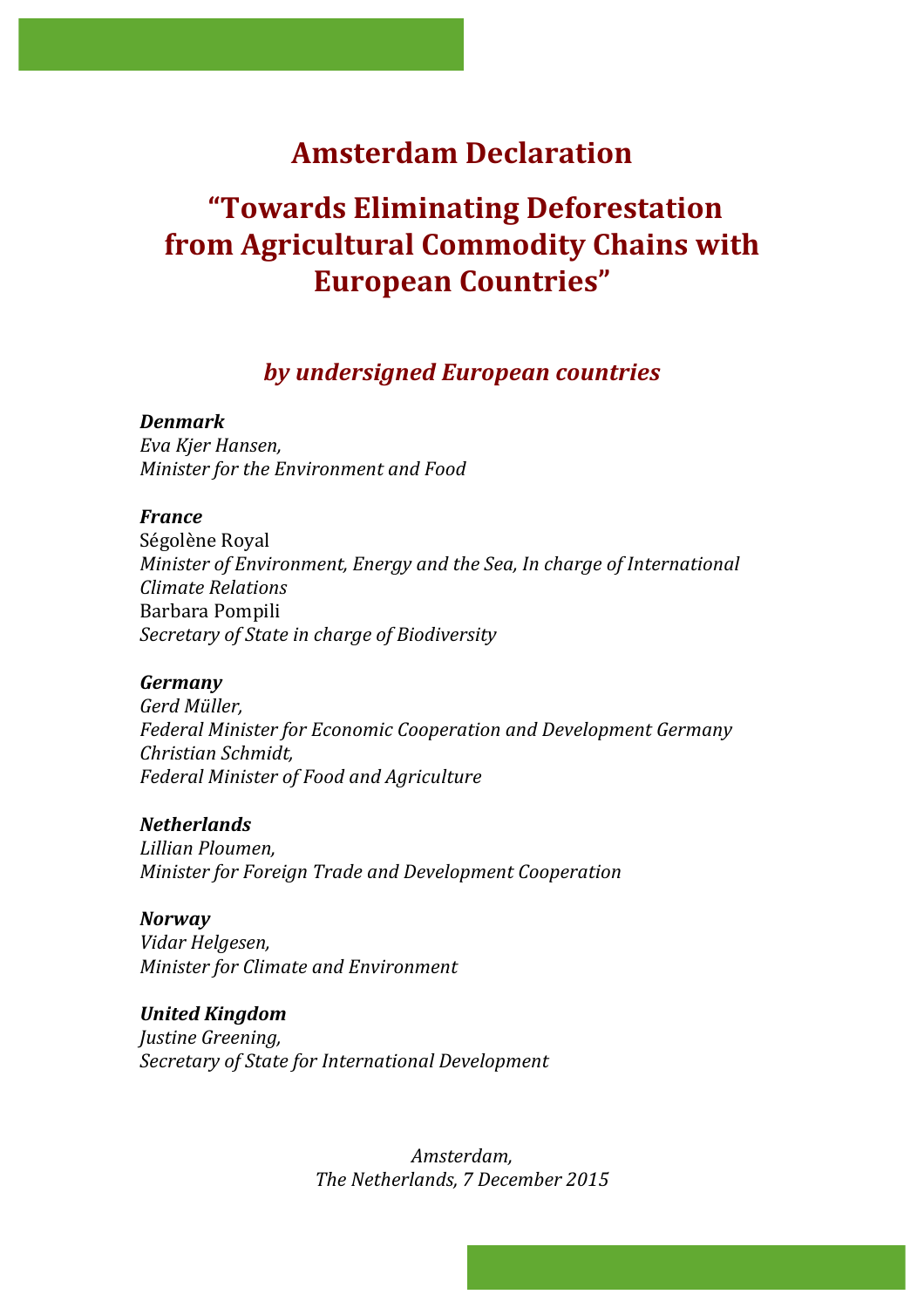#### **PREAMBLE**

#### **Global Goals on Sustainable Development**

On 25 September 2015 the **Sustainable Development Goals** were adopted. Our ambition to eliminate deforestation from agricultural supply chains and promoting sustainable economic development is based on the Sustainable Development Goals and is also a contribution to an inter-sectoral and holistic agenda for poverty reduction  $(H1)$ , food security and nutrition  $(H2)$ , gender equality  $(H5)$ , water and sanitation  $(H6)$ , sustainable consumption and production  $(\#12)$ , climate action  $(\#13)$  and halting land degradation and biodiversity  $\log$  (#15).

Responsible management of supply chains and sustainable trade are important cornerstones in reaching sustainable development, as through global value chains consuming and producing countries have a shared responsibility for sustainable business practices. Responsible business conduct, supportive governance and a strong civil society are important elements for achieving sustainable trade. We request national forest law enforcement, and strongly encourage the consequent application of internationally recognized labour, social and environmental standards and principles in global supply chains. More synergies between aid  $&$  trade will help to reach the Sustainable Development Goals and our goals on climate change. Policy options regarding the elimination of deforestation from agricultural commodity supply chains have been identified in the EC Report on Consumption and Deforestation (2013-065).

#### **"Eliminating deforestation"**

Our objective to promote "eliminating deforestation" is a non-legally binding, political intention and supports the private-sector goal of zero net deforestation and, in particular, the commitments expressed in the New York Declaration on Forests, underlining the global importance to preserve primary forests and high conservation value areas a.o. through responsible supply chain management. The signatories therefore reiterate the *New York Declaration on Forests's* vision of joint actions by all stakeholders. In addition, we welcome the private sector goals for eliminating deforestation from global supply chains.

#### In the context of climate change

The latest report by the *Intergovernmental Panel on Climate Change* (IPCC AR5) states: "total anthropogenic Green House Gas (GHG) emissions have continued to increase over 1970 to 2010 with larger absolute decadal increases toward the end of this period (high confidence)". In 2010,  $24\%$  (12 GtCO2eq) of total net emission was associated to Agriculture, Forestry and Other Land Uses - AFOLU - (IPCC AR5). Moreover, according to the FAO (2014) AFOLU emissions may still increase by up to 30% if the status quo remains unchanged.

We support an ambitious global climate agreement to be reached at the UNFCCC-COP21. We reiterate the importance of continued action on reducing emissions by deforestation and forest degradation in order to reach the goal of not exceeding 2°C warming and the need to strengthen the role of forests in resilience to climate change, poverty reduction and *resource security.* We are convinced that only with joint action by the public and private sector to combat deforestation we will be able to achieve the Sustainable Development Goals, the targets of the New York Declaration on Forests and an agreement on climate *change to be reached.*